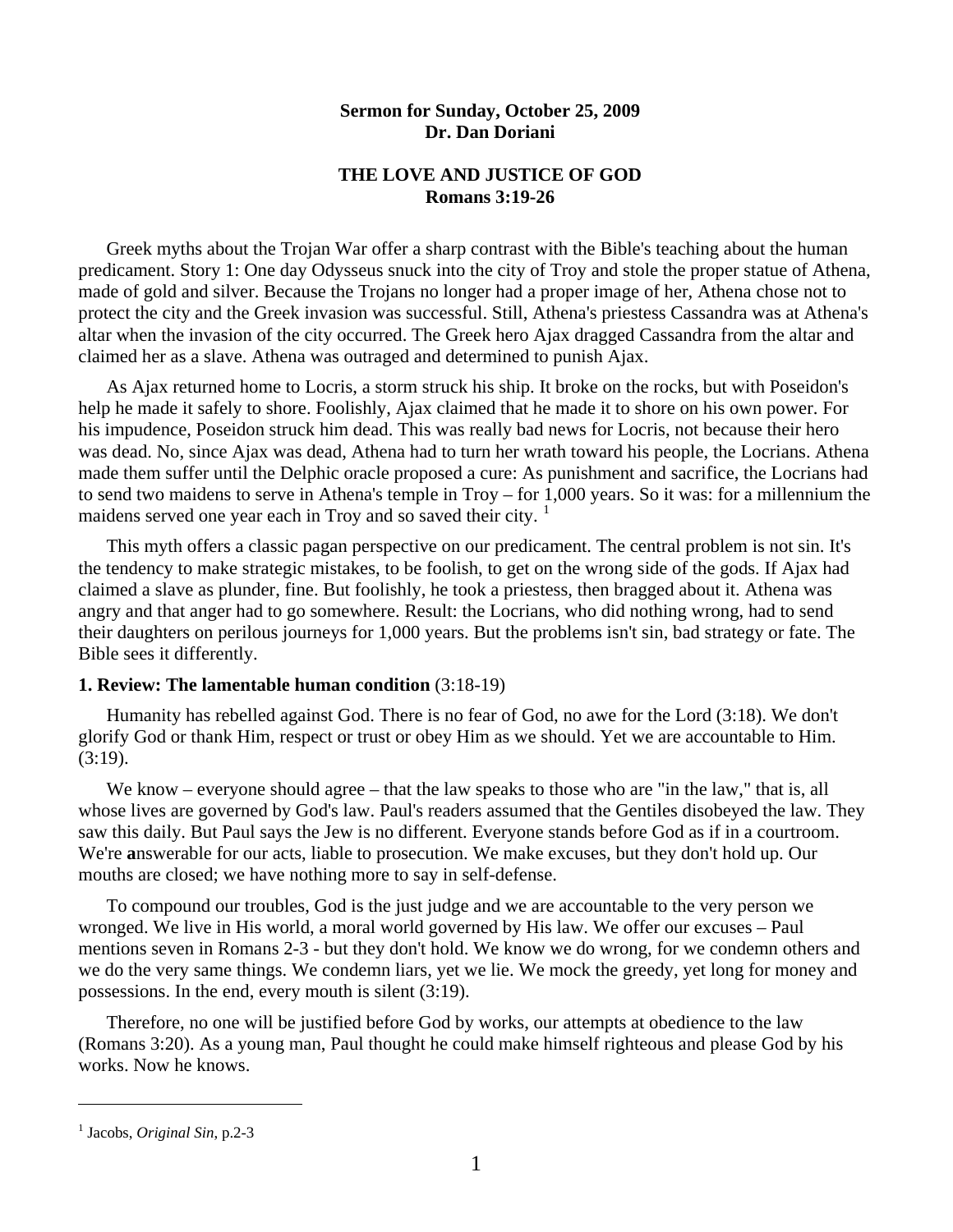Our attempts at self-righteousness are different today. We don't focus on law. We try to be decent people – better than most. We add deeds of mercy: do something for a school or a hospital, the poor, children. These are our "works."

 Then, when we do something wrong we ask, "How can I make up for it?" Some time ago, a man caused a lot of grief to his family – more by carelessness than by sin. He said, "I want to spend the rest of my life making this up to you." These are our "works."

 Back to Paul. "No human will be justified in [God's] sight by works of the law, since through the law comes knowledge of sin" (3:20). On the contrary, the law seals us in our sin**.** That isn't the design of the law, but it's the effect. The law requires certain behavior, we fall short and we can't make up for it. We're accountable to a law that we violate. And we can't make up for it.

 It's like committing treason. Even if you serve the king faithfully for twenty years before your treason and promise twenty more afterward, you can't undo treason. The same goes for murder. The analogy: Our sin is like treason. It's a betrayal of God and His rule or kingdom.

 We cannot atone for some things. We don't make up for treason or murder. We beg for mercy! The Bible says that all our sins offend God as treason does. He is the king. Our sin is rebellion and brings death into the world.

 Thus Paul says that no one will be justified by works of the law. Psalm 143:2 says, "Do not bring your servant into judgment, for no one living is righteous before you." This holds for "all flesh" – insiders and outsiders alike. Therefore, per recent debates, it cannot refer to Jewish boundary markers – circa, food, days, associations – for they don't apply to all flesh.

 So the law labels our sin, deepens our awareness of God's demand and of our failure. Sin is always sin, but the law reveals that it's transgression, rebellion. It brings bondage, guilt, condemnation.

#### **Our problem is twofold: We sin and we lack glory (3:23)**

 "All have sinned and fall short of the glory of God." This is not just one problem, described twice. There are two problems. The first is ethical. We sin, violate God's law, the standard. It's familiar.

 Beside the ethical problem, we have a problem of our character, our essence: We fall short of glory. We are not and we don't become the people we ought to be. We're supposed to show a love, justice, and mercy that give us glory. Our character, our person, should show the world what God is like. Ideally we mirror His glory, reflect his image to the cosmos. We are far better at misrepresenting God, but we are supposed to be glorious and reflect His glory to the world.

 We know the desire for glory easily goes wrong. In the 2000 Olympics, a certain wrestler ended a storied career by winning the silver medal in a close contest. But he took no pleasure in second place. When the match ended, he sprinted off the mat and emitted a scream of anguish and fell to the floor. At the medal ceremony, he wept openly and finally hurled his silver medal to the ground. He wanted supreme glory; anything less was misery. It was surely a misguided quest.

 But there is a blessed quest for glory, a proper hunger for excellence. Even if we don't seek the top rank, we expect the best of ourselves. Skilled musicians expect to play the right notes with expressive phrasing. Athletes view their best days as normal. After they excel, performers, craftsmen, designers don't marvel at their incredible luck. They think, "That's the way it's supposed to be" and plan to do even better next time. Excellence seems normal.

 We drive to excel because God designed us for glory. He created us in His image, as the crown of creation. Children's books like to say every little girl is a princess. But they are too modest. We're a race of kings and queens, overseeing the earth for God. Hebrews 2: "What is man that you are mindful of him,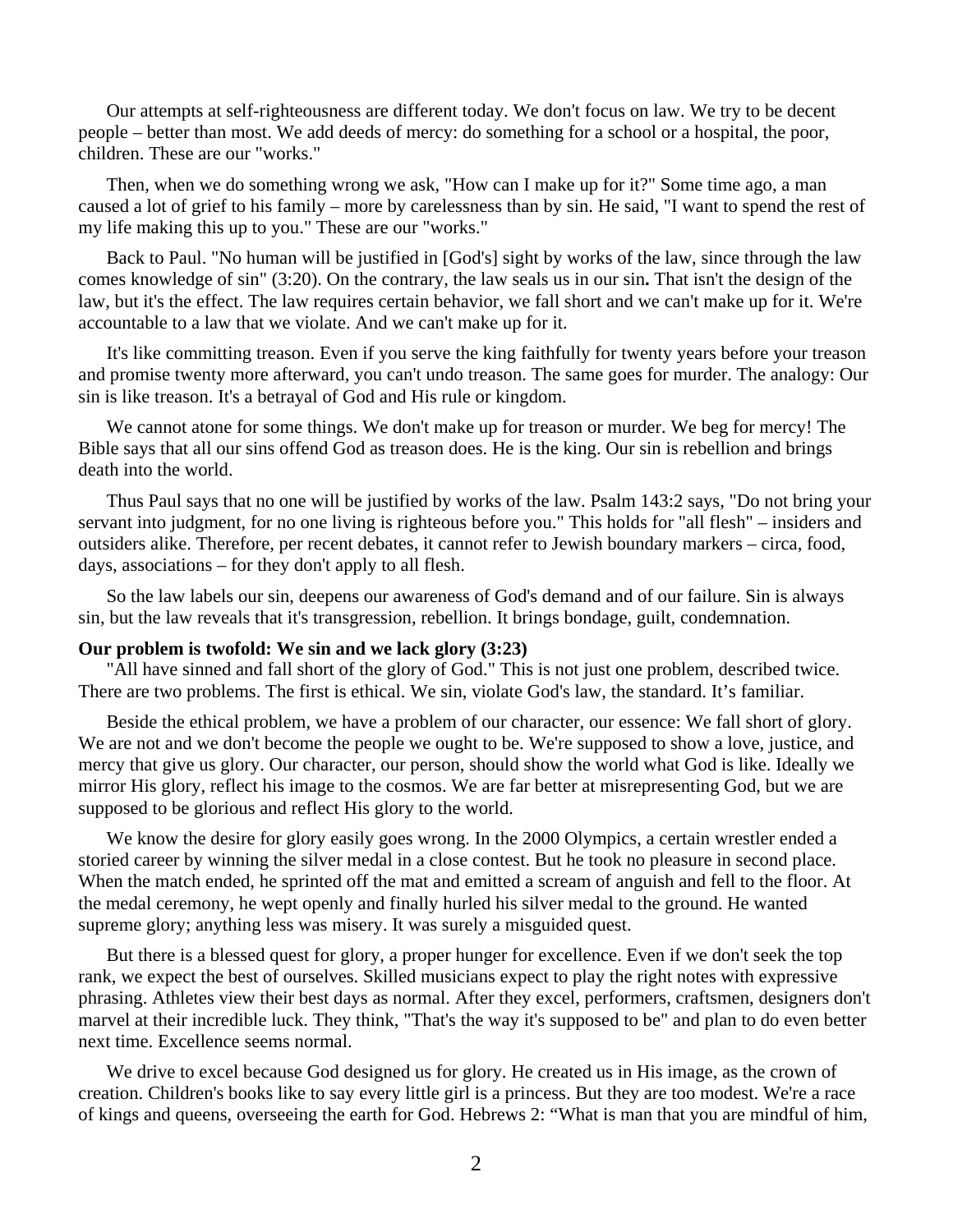the son of man that you care for him? You made him a little lower than the heavenly beings and crowned him with glory and honor... you put everything under his feet." Hebrews adds, "Yet at present we do not yet **see** everything subject to him. But we do see Jesus, who was made a little lower than the angels, now crowned with glory and honor…" (Hebrews 2:8-10).

 This is the human condition. We are liable to God's judgment and we fall short of glory. We can neither make up for our sins nor find our glory. What then? "The righteousness of God has been manifested apart from the law… the righteousness of God through faith in Jesus Christ for all who believe" (3:21-22).

#### **2. The potent divine action**

#### **A righteousness from God is manifested (3:21)**

 Hear what Paul says about God. He is righteous in Himself; therefore He can't tolerate sin. Sometimes called His "passive" righteousness – it just is. But He also acts righteously. His active righteousness is now *manifested* apart from law (3:21) pf tense – it started in the past and continues to be revealed.

 God manifests His righteousness in the death, resurrection, ascension and reign of Christ. This is the decisive and irreversible act that *gives* us the righteousness we cannot earn "by works of law." He gives forgiveness. He doesn't ignore our sins, nor ask that we perform a trifle to prove our good will. He doesn't pretend sin doesn't matter. Sin retains its full weight and He bears its full cost.

#### **God redeems us (**3:24)

 God's righteousness comes by faith for all who believe, insiders and outsiders alike (3:22). Romans uses three words to describe God's work: justification, redemption, and propitiation. Last week we considered justification. "Justification is an act of God's free grace, [by which] He pardons all our sins, and accepts us as righteous in His sight, only for the righteousness of Christ imputed to us, received by faith alone".

 Today we look at redemption and propitiation. Again, "All have sinned and… are justified by His grace as a gift, through the redemption" of Christ Jesus (3:24).

 A ransom (or redemption; the terms are interchangeable) is a purchase price, paid to obtain the release of a captive. Long ago, a king might pay a ransom to set free a general captured in battle or a kidnapped son. A commoner might pay a price to purchase a slave's freedom. These acts, well known long ago, are the starting point for a metaphor that goes deeper: Jesus didn't offer money, he offered himself to deliver us from bondage to sin, its power and consequences.

 In the Old Testament, God was redeemer when He delivered His people from slavery in Egypt. He said: "I am the Lord, and I will deliver you from slavery to [the Egyptians], and I will redeem you with an outstretched arm... I will take you to be my people, and I will be your God" (Exodus 6:6-7). Psalm 130:8 says, The Lord "will redeem Israel from all their sins."

 Jesus introduces the ransom with a question: "What can a man give in exchange for his soul?" (16:26). The answer: "Nothing." But Jesus promises to "give his life as a ransom" (20:28). He did so on the cross. No money changed hands. Jesus didn't literally pay anyone. No man, no fallen angel, can own a person so that Jesus has to pay them off. Peter says, "It was not with perishable things such as silver or gold that you were redeemed… but with the precious blood of Christ" (1 Peter 1:18-19).

 Redemption is an aspect of the work of Christ as he atones for sin. "Ransom" is a facet of the substitutionary atonement when Jesus offered himself for us on the cross (Matthew 20:17-19). Yet "ransom" is more than a synonym for "sacrifice" or "atonement." It describes specific aspects of Jesus'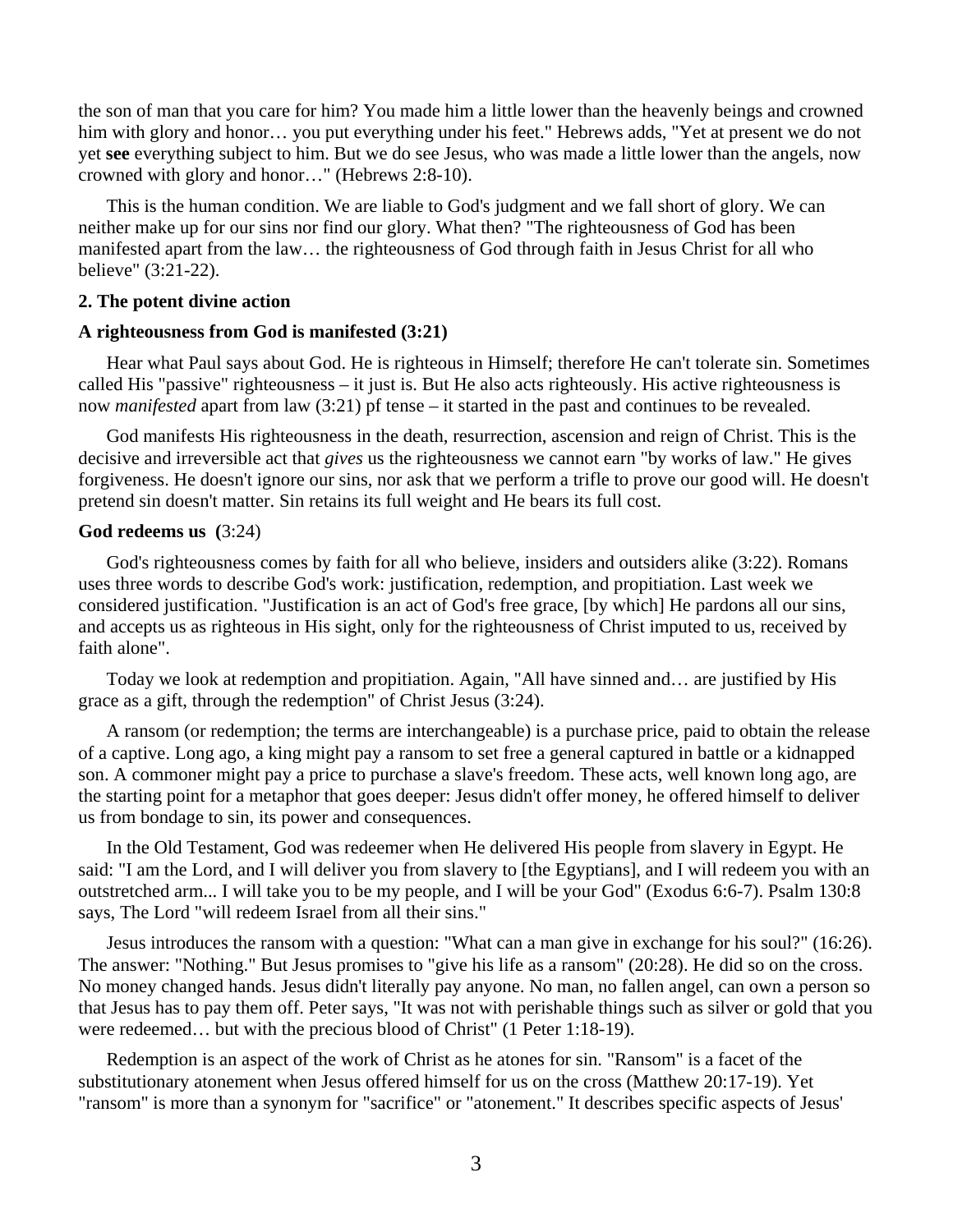work.<sup>[2](#page-3-0)</sup>. First, the idea of a ransom compares the human condition to slavery or captivity from which we cannot extricate ourselves.

 David Rohde is a New York Times reporter who was kidnapped with his Afghan translator in November, 2008 as they traveled to interview a Taliban leader near Kabul, Afghanistan. They were held for seven and a half months. Kidnappers wanted to use them for a prisoner exchange, but months passed. Eventually the guards grew lax. Rohde cleaned and swept the houses where they stayed to keep busy and to gain favor. One day, he saw an old rope; he hid it with some dirty clothes and waited. One night, his interpreter kept the guards up late playing cards. Rohde pretended to go to the bathroom while the guards snored. His translator followed; they slipped out the window and over a wall into a city where they eventually found honest soldiers. This is the sort of escape story we know and love.

 But the Bible's story doesn't feature careless guards. There is no rope. We can't liberate ourselves. Our only hope is God's intervention. Jesus can secure our release from sin. He frees us from sin's power. He frees us from its consequences - guilt, condemnation and death, physical and eternal. The sole contribution we made to our salvation is the sin that made it necessary.

 Jesus paid a price to liberate us. Not money, his "precious blood." Now we belong to a new master. Jesus "obtained" or "acquired" us (Acts 20:28). We "were bought with a price" (1 Corinthians 6:20, 7:23. By paying this price, the Lord liberates us from the power of sin. Whatever our circumstances, we are never spiritual slaves.

 The lesson is clear: You aren't a slave; so don't live like one. How do you claim this? Perhaps take a moment. Identify, even write: "I feel enslaved, in bondage when… I feel enslaved in this area." Now: You are not. How can you claim your freedom? Often by considering what Christ has done for you:

- If stingy, consider the generosity of Christ.
- If critical, consider the mercy of Christ, overlooking sin. If he, then you.
- If bent on status, remember God made you His brother.
- If crushed by duties, lack of time, consider that God is sovereign. Rest, knowing that the Lord gives to us, even as we sleep.

 Yet, as the metaphor suggests, we're not absolutely free. We belong to the Lord, who purchased us first to liberate us from a malign master and then to place us in His household. We're liberated from a cruel master and gain a noble one.

# **D. He makes propitiation by the blood of Christ (3:25) [3](#page-3-1)**

 Romans 3:25 says, "God put [Jesus] forward as a propitiation by His blood. Definition: To propitiate is avert or appease wrath of God by sacrifice. We go to Greek mythology again: Paris, prince of Troy took Helen, queen of Sparta and brought her to Troy. A Greek expeditionary force took to ships to recover her, but the goddess Artemis sent them contrary winds so they couldn't sail to Troy. Why? Agamemnon, the Greek general, sent home for his daughter and offered her ceremonially as a sacrifice, to appease Artemis [Alternate version: Artemis accepted a stag in her place at last moment.] The move paid off; west winds blew again, and the fleet reached Troy.

 This myth presents the pagan idea of propitiation: There are various gods. None enjoys absolute dominion; each has power to make life easier or harder. Their temper is uncertain; they take offence easily and get jealous. When angry, they cause men harm.

 $\overline{a}$ 

<span id="page-3-0"></span><sup>&</sup>lt;sup>2</sup> Morris, *Apostolic* Preaching of the Cross, pages 9-59<br><sup>3</sup> J. J. Besker, *Knowing Cod, Chapters* 15, 18

<span id="page-3-1"></span><sup>&</sup>lt;sup>3</sup> J. I. Packer, *Knowing God*, Chapters 15,18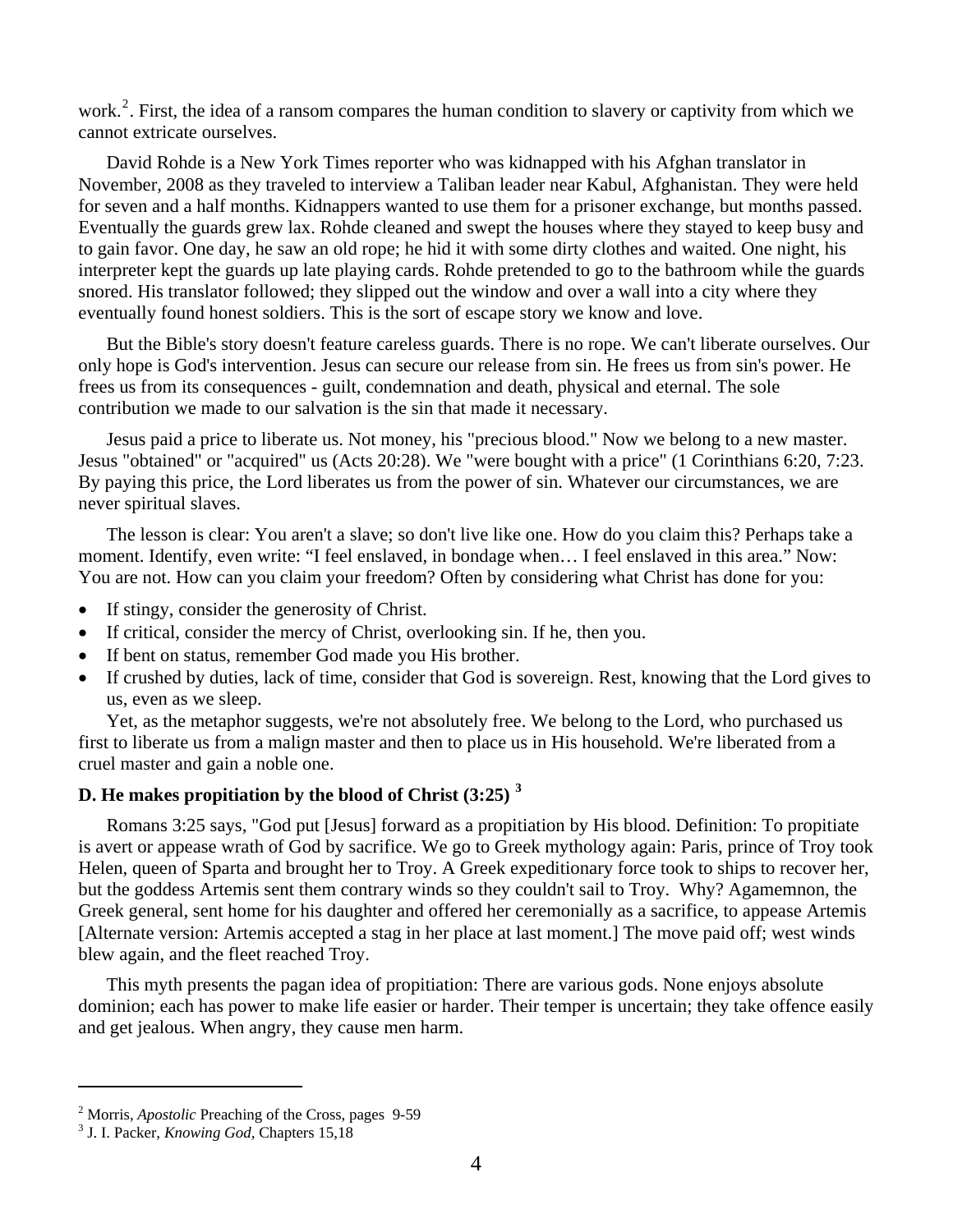The only option is to mollify or bribe the god with an offering, the bigger the better. The wise man bows to the inevitable and offers something impressive. Human sacrifice is expensive but effective. Thus in pagan religions, sacrifice or propitiation is callous bribery, manipulation of capricious gods. No surprise, some people view propitiation as an offensive concept. And this version is.

 But there is also a biblical version of the idea. The starting point, again, is the wrath of God. But this wrath is not crazed or capricious. God is rightly angry toward cruelty, murder, lying, and godlessness. And all of it leads to a "day of wrath" when God's wrath toward sin is revealed in a righteous judgment of sin, when He renders to each man according to his deeds (Romans 1:18, 2:5, Zephaniah 1:15). God is angry with sin. Not caprice. Rather a potent expression of his dismay at men who despise God, shed blood, extort money and violate women. (Ezekiel 22).

We struggle with the idea of a proper and holy wrath, maybe because our anger is so often distorted. But we can experience godly anger. I recently read about the way the first communists tested their recruits – made them suffer, especially if they came from privileged backgrounds. They put the party first at all times. Everyone slept where they worked, even newlyweds. When one couple was ordered to move, the husband traveled in a jeep, because he is a captain and already proved himself. But she was a new recruit, so she had to walk 900 miles in flimsy canvas shoes that soon filled with oozing blisters and blood. And she was pregnant. Even though I don't know the woman, even though it happened decades ago, it makes me angry! All the more if we recall the communist agenda.

 There is a place for godly anger. In fact, godly anger toward sin has stopped many an evil. Child labor and the slave trade, to name two.

 God has the greatest reason to be angry at sin because He sees all the suffering it causes. All of it! He knows the root is rebellion against His reign, rejection of His love, destruction of His creation. Yes, God has a real wrath against sin.

 That wrath will bring punishment on the day of wrath unless… Unless what? Unless someone does something to calm that wrath. Here is the marvel: Someone does do something, but it's not a saint's prayers or tears. Not a monk punishing himself, not a maiden serving her people's enemies in a distant city. God himself provides a sacrifice, a covering for His wrath.

 Because he is both merciful and just, Jesus volunteered to bear the wrath sin deserves. He did all that he promised, more than we could ask, bearing the wrath of God toward sin in his body, on the cross.

 Now God's wrath is gone. The triune God is pleased to show mercy, not eager to punish. But consider: God the Father presented His only Son, His beloved Son, as a propitiation and substitute. This is the wonder of God's work: He is the offended party, yet He offers the gift to put away wrath. So He is just and the one who justifies (Romans 3:26).

#### **3. The restored human condition**

Hear the good news that when we trust Jesus, rest in him, we should drink it in, tell ourselves all that it means. Jesus' righteousness is ours. So let's not shuffle through life, wandering around like hapless, unloved orphans. We have peace with God, sonship. Let's preach that good news to ourselves every day.

 Let the wonder of God's love drive out the whining about life. Pray the hymn: "Tune my heart to sing your praise." Let that praise drive out petty fears and complaints. See the world through the Father's eyes. Not judging, criticizing, complaining, but seeing the redemption and propitiation of Christ.

 Stop comparing yourself to others. Because we tend to surround ourselves with people who are vaguely like us, we tend to surround ourselves with people who have more – more money, success, skill, education, leisure, etc. Don't make yourself miserable with comparisons. Rest in Christ!